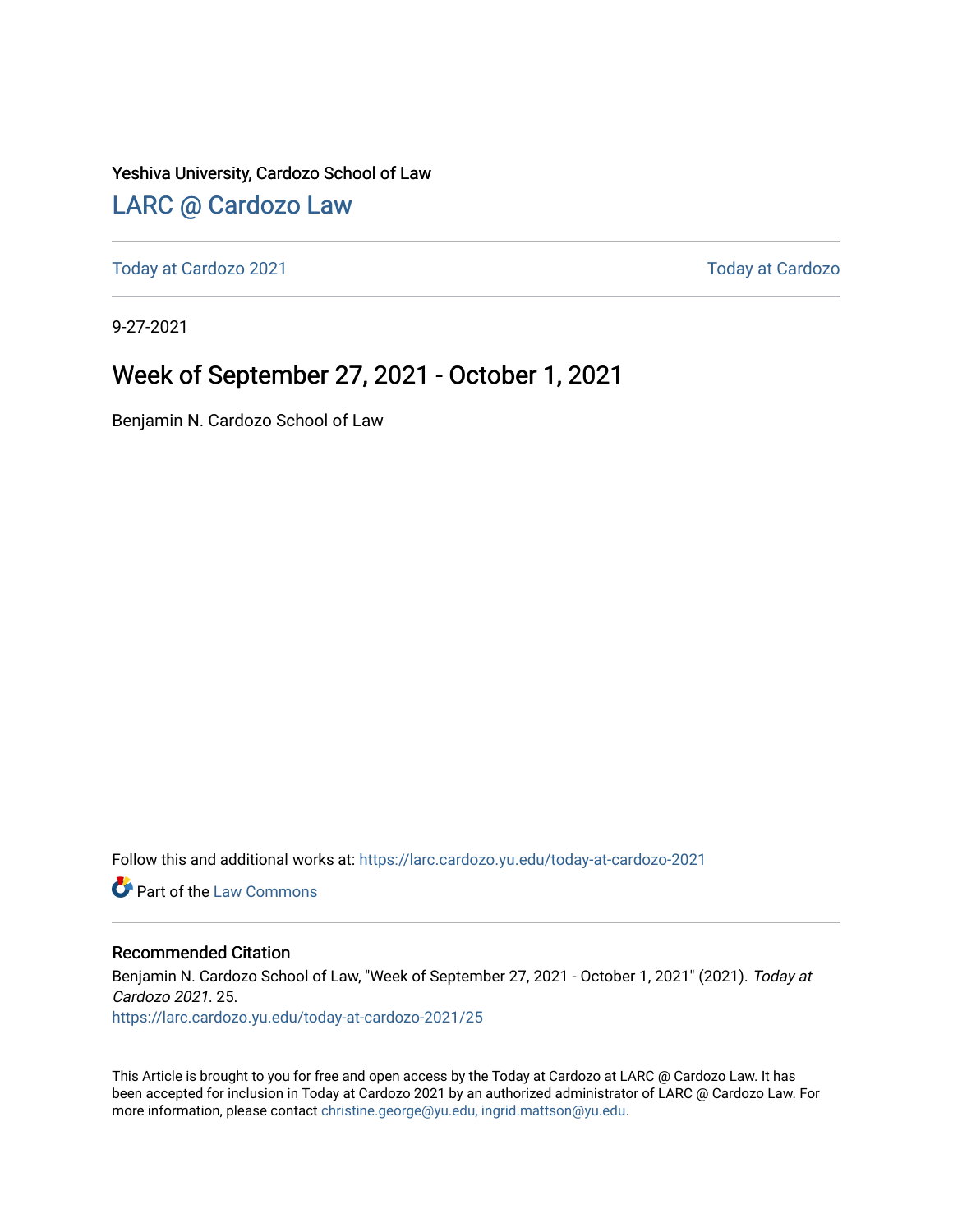

# **Today At Cardozo Monday, September 27th, 2021**

#### **APALSA Elements Review Session**

APALSA is hosting an Elements Review Session today (September 27, 2021), at 12PM in Room 304 in preparation for the upcoming Elements final in October.

The review session will be a great opportunity to ask any lingering Elements questions and prepare for the final. This event is open to any interested Cardozo students, and we look forward to seeing everyone there!

Please join Cardozo's Family Law Society for our first General Body Meeting of the year! If you are interested in family law or want to learn more about it, come learn about all the exciting events FLS will be hosting this semester, meet the executive board and other students with similar interests, and learn how you can get involved! Pizza and drinks will be provided. Monday, September 27th @ 12 PM in Room 205

JLSA and Chabad invites all students to Cardozo's Sukka Truck!

A Sukka truck will be parked outside Cardozo on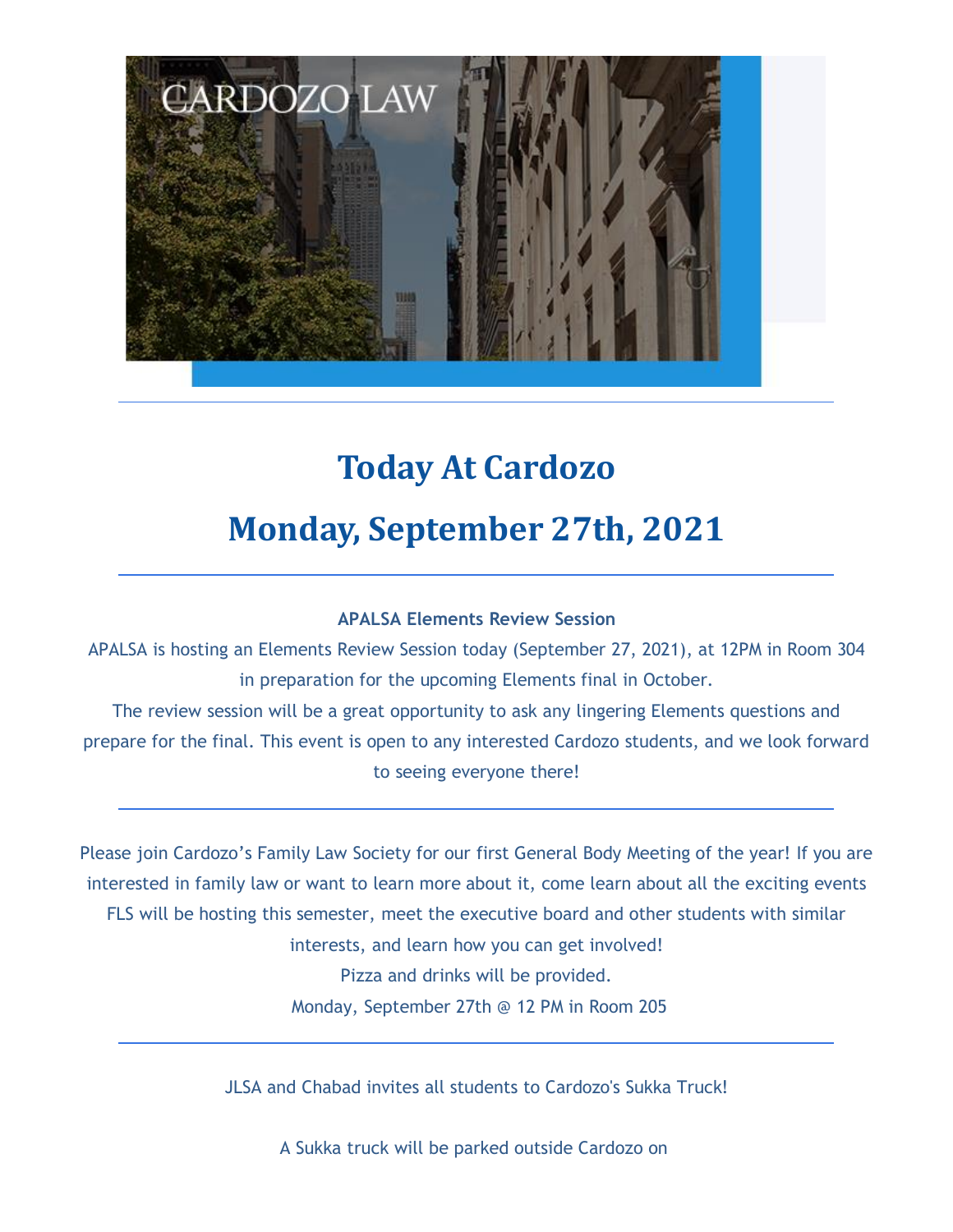Thursday, September 23rd; Friday, September 24th; and Monday, September 27th.

The truck will be outside the building between 11:30 am - 4:30 pm. Shake the lulav and etrog and snack on your favorite foods.

## **Upcoming Events and Announcements**

Title: Sports Law Society General Body Meeting

Date and Time: September 30, 2021, at 12:00pm-1:00pm Room 423

Description: Come join SLS's first general body meeting of the school year! Meet our E-board members, learn about our upcoming events, get involved, and eat some pizza!

Please join the Cardozo International Law Society for our first General Body Meeting of the Semester! We will discuss general information about the club, upcoming events, and opportunities to get involved in leadership positions. Pizza will be provided!

**Thursday, Sept. 30th at 12:00 pm in Room 204.**

Cardozo's Labor and Employment Law Society (CLELS) **FIRST General Body Meeting** Thursday, September 30th at 4:30pm Room 1008

Come meet our E-Board, hear about internship experiences, and learn about 1L Rep positions! If you are unable to attend in-person, please use the below Zoom link. We look forward to seeing everyone there!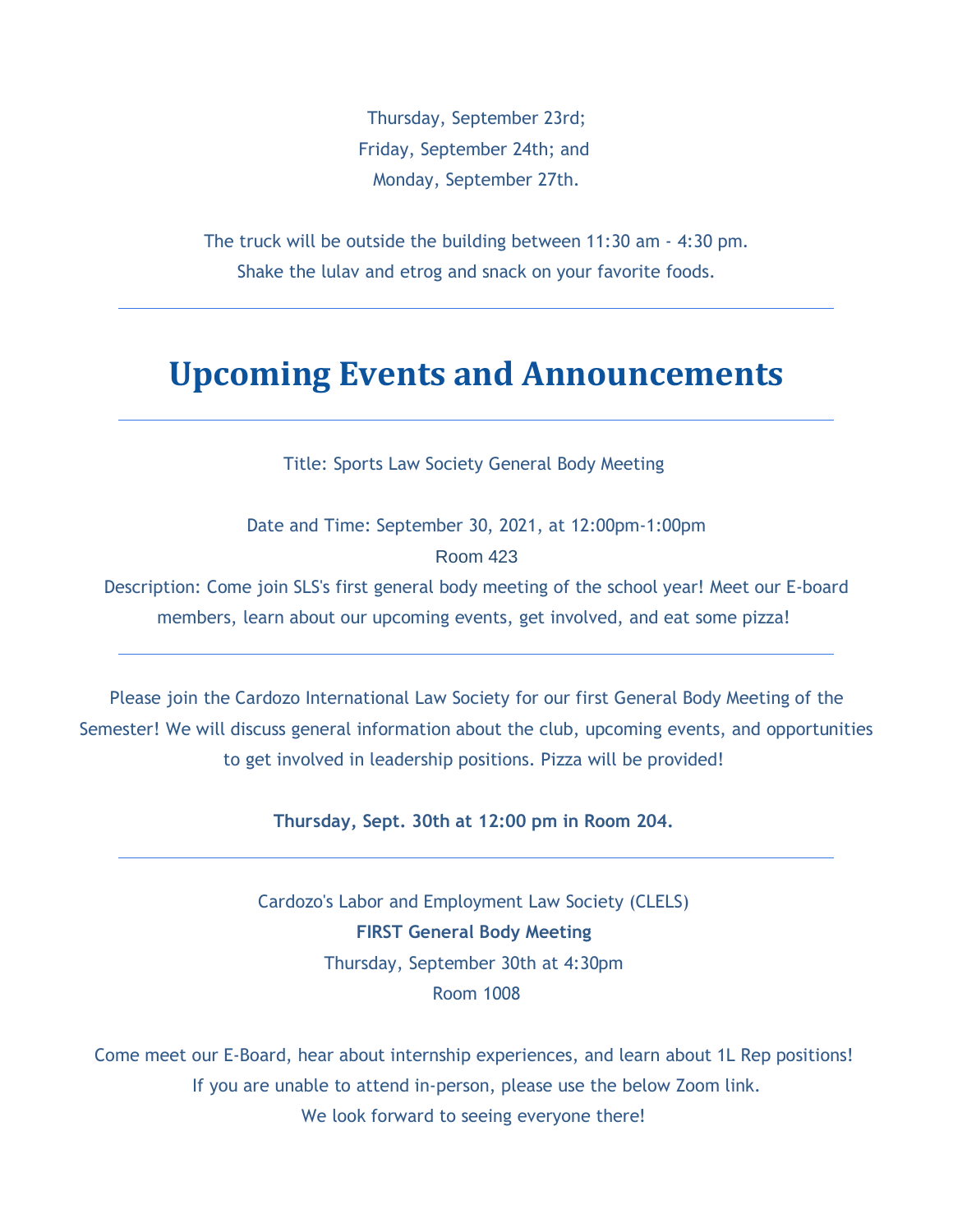Spring 2022 Clinical Programs Alexander Fellows Program Appropriate Dispute Resolution (ADR) Field Clinic Bronx Defenders/ Mainzer Family Defense (BXD) Field Clinic Department of Financial Services (DFS) Field Clinic Divorce Mediation In-House Clinic Federal Criminal Prosecution, SDNY Field Clinic Health Care Reform Field Clinic NYC Law Department, Appeals Division Field Clinic Visual and Performing Arts Law Field Clinic

*Spring 2022 Clinic Fair* Meet student Ambassadors who participated in last year's clinics to discuss their experiences and takeaways Monday, October 4 12-1:30pm, 3 rd floor lounge

> *Spring 2022 Clinic Virtual Info Session/* Plus Spring Externship Program Info. Clinic faculty will give short presentations describing their courses Wednesday, October 6 12-1:15pm, room 206 available for viewing

#### Zoom invite

Topic: Spring 2022 Clinic & Externship Info Session Time: Oct 6, 2021, 12:00 PM Eastern Time (US and Canada) \*\*Spring Clinic Application Deadline: Monday, October 11, 5pm\*\*

Clinic applications will appear as job postings on Symplicity after the Info Session. Please review the Spring 2022 Clinic Application Packet, soon to be posted in the Symplicity Document Library, for course descriptions and application instructions. The Spring 2021 packet is still on file and can be consulted for general course information.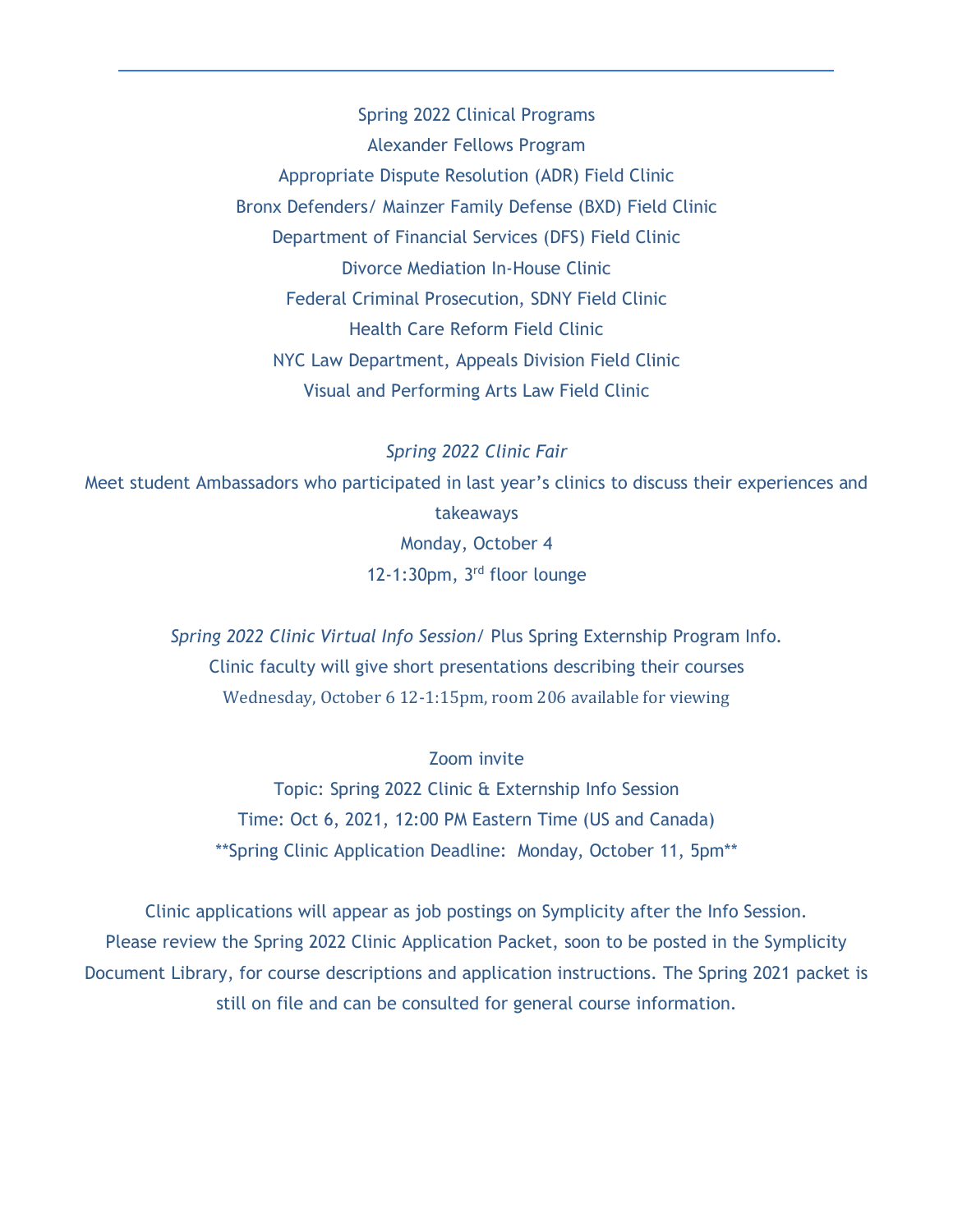

# **Today At Cardozo Thursday, September 30th, 2021**

Title: Sports Law Society General Body Meeting

Date and Time: September 30, 2021, at 12:00pm-1:00pm Room 423

Description: Come join SLS's first general body meeting of the school year! Meet our E-board members, learn about our upcoming events, get involved, and eat some pizza!

Please join the Cardozo International Law Society for our first General Body Meeting of the Semester! We will discuss general information about the club, upcoming events, and opportunities to get involved in leadership positions. Pizza will be provided!

**Thursday, Sept. 30th at 12:00 pm in Room 204.**

Cardozo's Labor and Employment Law Society (CLELS) **FIRST General Body Meeting** Thursday, September 30th at 4:30pm Room 1008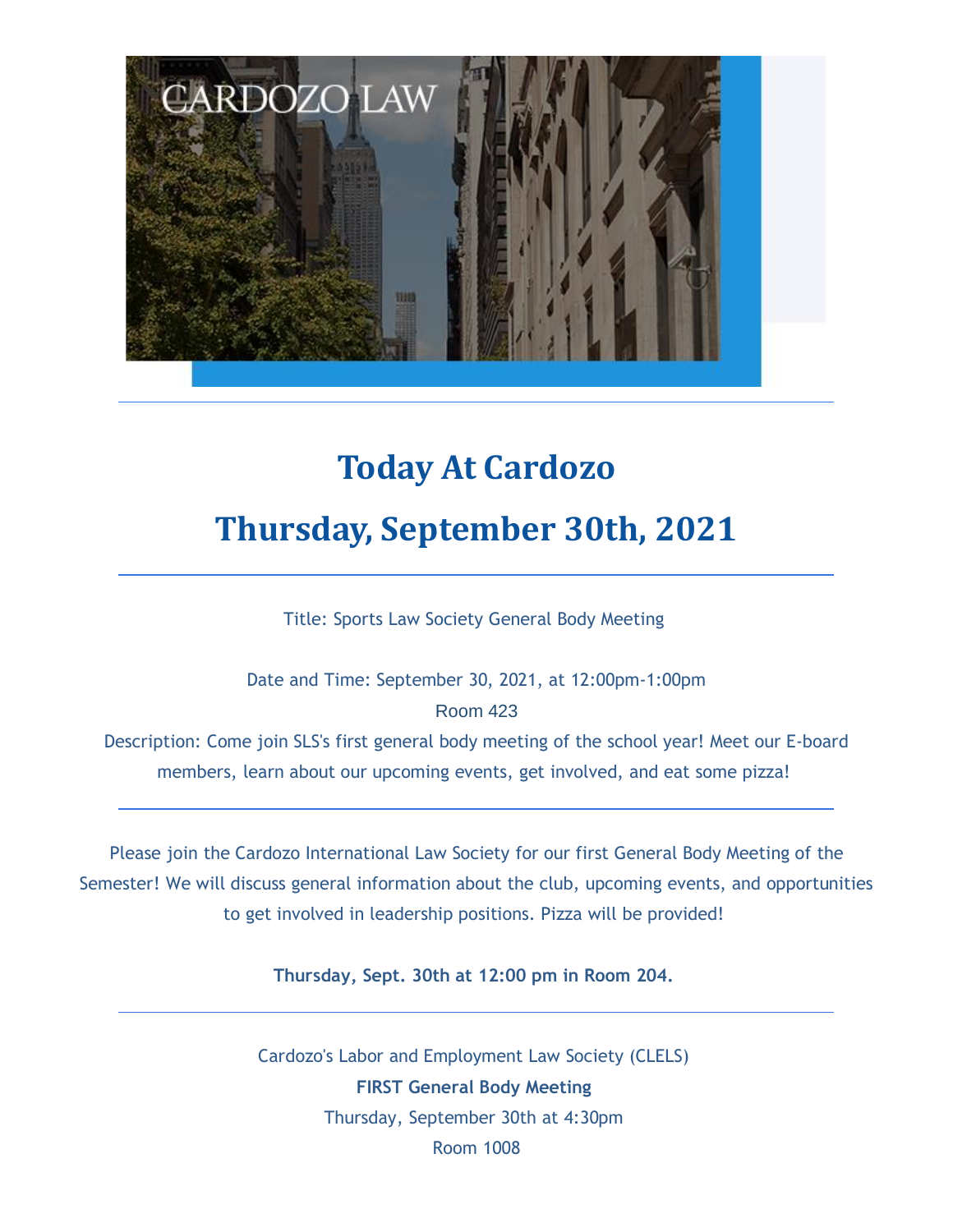Come meet our E-Board, hear about internship experiences, and learn about 1L Rep positions! If you are unable to attend in-person, please use the below Zoom link. We look forward to seeing everyone there!

Please join Women's Law Initiative for our first General Body Meeting at **12pm on Thursday, September 30 in Room 303**! We hope to see all your lovely faces, new and old, there! Refreshments will be served. Find the

## **Upcoming Events and Announcements**

zoom link below if you cannot attend in person. :)

The Moot Court Honor Society invites 2L and 3L students to sign up for the annual **Monrad G. Paulsen Competition** held **virtually**. The preliminary rounds are on **November 10th and 11th** and the final round is on **November 15th**. Students who compete will earn **1 school credit** and have the chance to win **cash prizes.** It is also a great opportunity to get involved with the Cardozo Moot Court Honor Society.

The registration period is open from **Thursday, September 30th, 2021, through Thursday, October 7th, 2021**. Please note that **Thursday, October 7th, 2021,** will be the LAST day to withdraw without penalty. After October 7th, students who wish to withdraw may do so, but will receive a "W" on their transcript. The problem will be published on **Friday, October 8th, 2021**.

The Moot Court Honor Society will be hosting an information session on **Thursday, September 30th, 2021, at 6:00 p.m.** to address any additional questions. The session will be recorded.

Finally, **please fill out the attached google form to register** at any time between September 30th through October 7th if you are interested in participating:

If you have additional questions, please email Ashley Arinus, the Paulsen Competition Editor.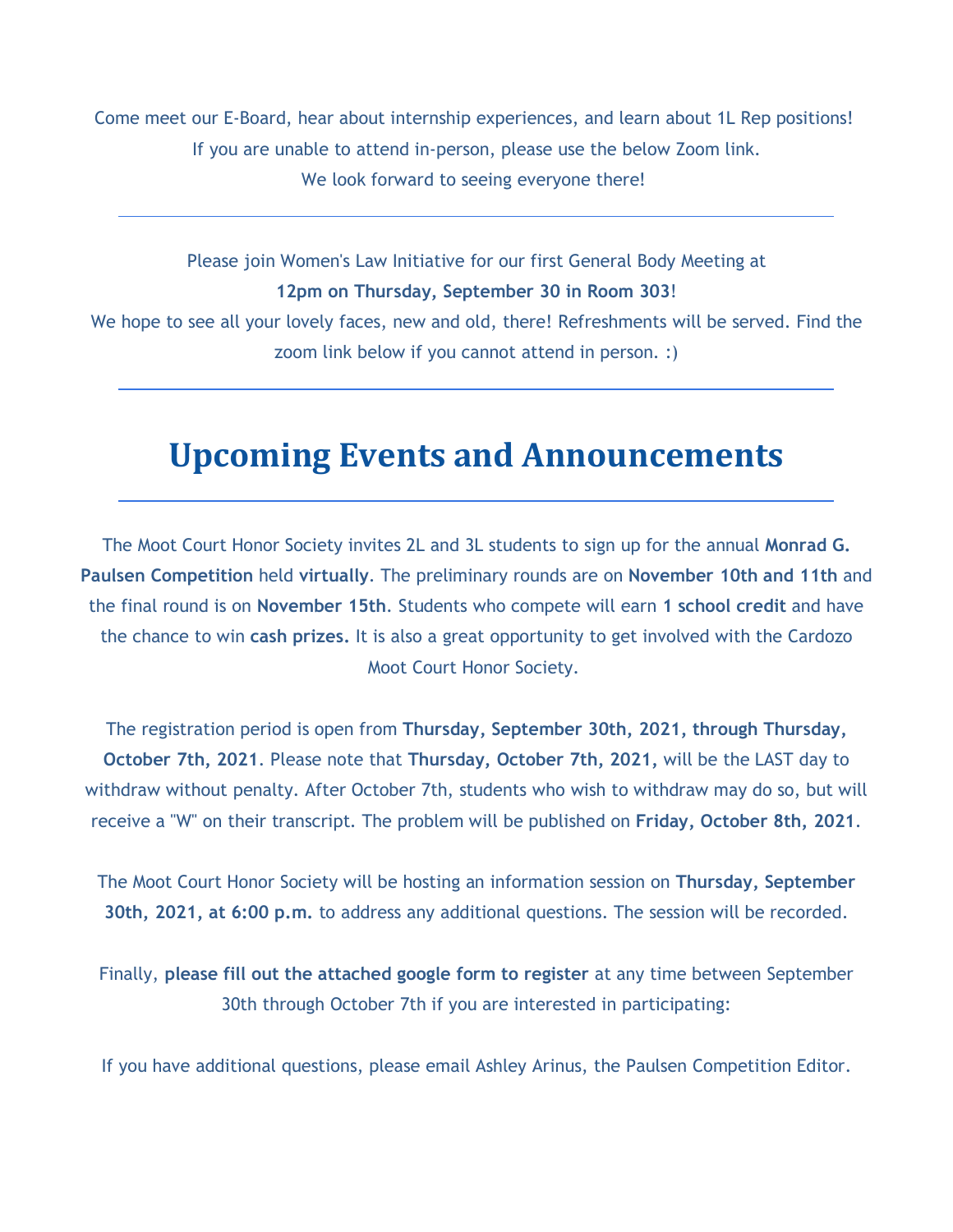

## **Today At Cardozo Friday, October 1, 2021**

The Library will be closing today at 5:00pm. The Building closing time for today is 6:15pm.

Title of Event: General Body Meeting, Cardozo's FIRE (For Immigrant Rights and Equality) Date: October 1st, 12-1pm Location: CSL 102 Sponsoring SBA group: Cardozo's FIRE

## **Upcoming Events and Announcements**

*General body meeting and The Federalist society: past, present, and future* With David Lat, The founder of "Above The Law," An author of "Supreme Ambitions," and a former Assistant U.S. Attorney

Monday October 4, 12:00pm